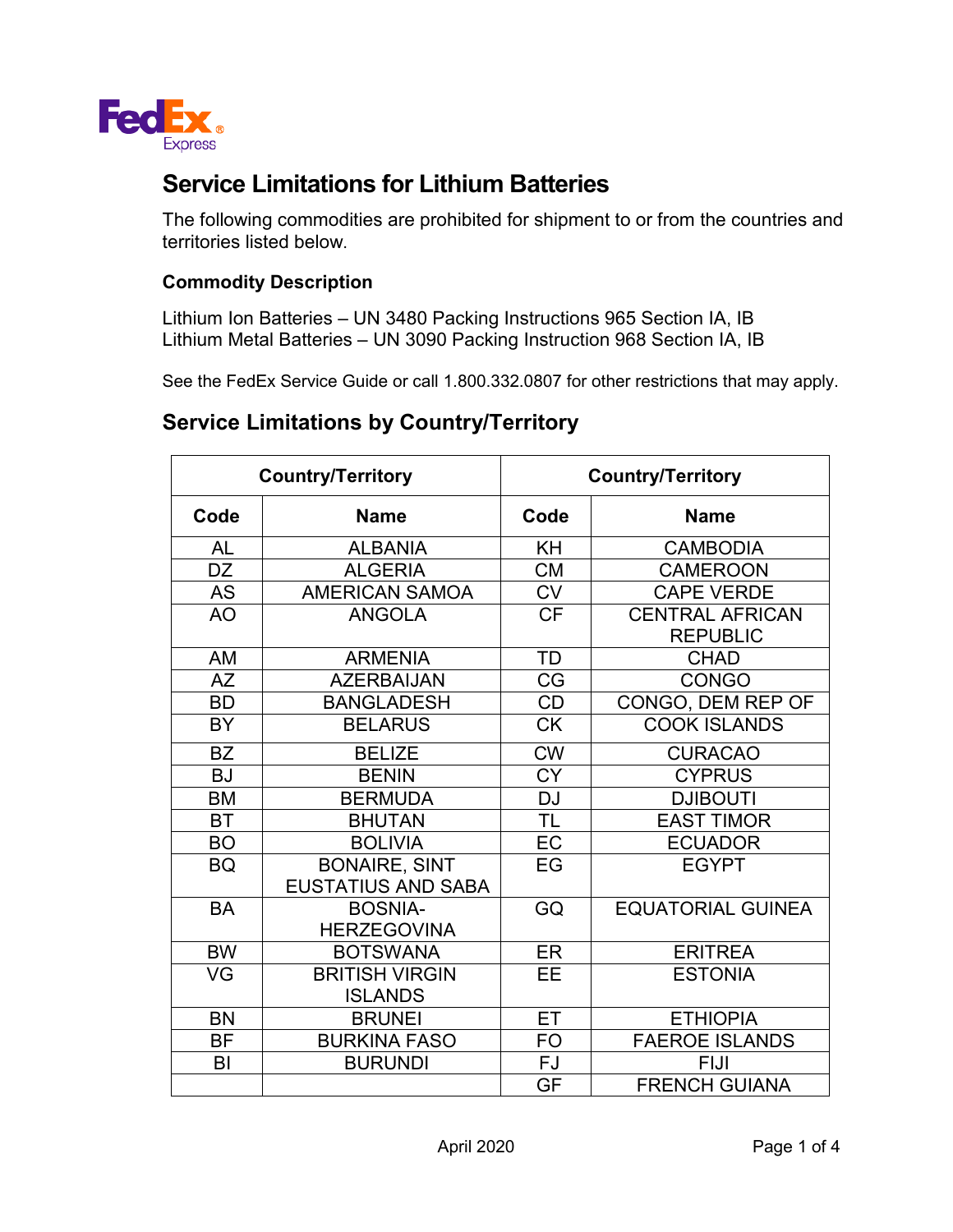| <b>Country/Territory</b> |                                | <b>Country/Territory</b> |                                           |  |
|--------------------------|--------------------------------|--------------------------|-------------------------------------------|--|
| Code                     | <b>Name</b>                    | Code                     | <b>Name</b>                               |  |
| PF                       | <b>FRENCH POLYNESIA</b>        | <b>MD</b>                | <b>MOLDOVA</b>                            |  |
| GA                       | <b>GABON</b>                   | <b>MN</b>                | <b>MONGOLIA</b>                           |  |
| <b>GM</b>                | <b>GAMBIA</b>                  | <b>ME</b>                | <b>MONTENEGRO</b>                         |  |
| <b>GE</b>                | <b>GEORGIA, REPUBLIC</b><br>OF | MS                       | <b>MONTSERRAT</b>                         |  |
| <b>GH</b>                | <b>GHANA</b>                   | <b>MA</b>                | <b>MOROCCO</b>                            |  |
| GI                       | <b>GIBRALTAR</b>               | <b>MZ</b>                | <b>MOZAMBIQUE</b>                         |  |
| GL                       | <b>GREENLAND</b>               | <b>MM</b>                | <b>MYANMAR</b>                            |  |
| <b>GN</b>                | <b>GUINEA</b>                  | <b>NA</b>                | <b>NAMIBIA</b>                            |  |
| <b>GW</b>                | <b>GUINEA BISSAU</b>           | <b>NP</b>                | <b>NEPAL</b>                              |  |
| HN                       | <b>HONDURAS</b>                | <b>NC</b>                | <b>NEW CALEDONIA</b>                      |  |
| <b>IS</b>                | <b>ICELAND</b>                 | <b>NZ</b>                | <b>NEW ZEALAND</b>                        |  |
| IR                       | <b>IRAN</b>                    | N <sub>l</sub>           | <b>NICARAGUA</b>                          |  |
| IQ                       | <b>IRAQ</b>                    | <b>NE</b>                | <b>NIGER</b>                              |  |
| CI                       | <b>IVORY COAST</b>             | <b>NG</b>                | <b>NIGERIA</b>                            |  |
| JO                       | <b>JORDAN</b>                  | <b>MP</b>                | <b>NORTHERN MARIANA</b><br><b>ISLANDS</b> |  |
| KZ                       | <b>KAZAKHSTAN</b>              | <b>OM</b>                | <b>OMAN</b>                               |  |
| <b>KE</b>                | <b>KENYA</b>                   | <b>PK</b>                | <b>PAKISTAN</b>                           |  |
| KG                       | <b>KYRGYSTAN</b>               | <b>PW</b>                | <b>PALAU</b>                              |  |
| LA                       | <b>LAOS</b>                    | <b>PS</b>                | <b>PALESTINE</b>                          |  |
|                          |                                |                          | <b>AUTONOMOUS</b>                         |  |
| LV                       | <b>LATVIA</b>                  | PG                       | <b>PAPUA NEW GUINEA</b>                   |  |
| LB                       | <b>LEBANON</b>                 | <b>PY</b>                | <b>PARAGUAY</b>                           |  |
| LS                       | <b>LESOTHO</b>                 | <b>PE</b>                | <b>PERU</b>                               |  |
| <b>LR</b>                | <b>LIBERIA</b>                 | <b>RE</b>                | <b>REUNION</b>                            |  |
| LY                       | <b>LIBYA</b>                   | <b>RO</b>                | <b>ROMANIA</b>                            |  |
| <b>MO</b>                | <b>MACAU SAR CHINA</b>         | <b>RU</b>                | <b>RUSSIA</b>                             |  |
| МK                       | <b>MACEDONIA</b>               | <b>RW</b>                | <b>RWANDA</b>                             |  |
| MG                       | <b>MADAGASCAR</b>              | <b>WS</b>                | <b>SAMOA</b>                              |  |
| <b>MW</b>                | <b>MALAWI</b>                  | SA                       | <b>SAUDI ARABIA</b>                       |  |
| MV                       | MALDIVES, REPUBLIC<br>OF.      | <b>SN</b>                | <b>SENEGAL</b>                            |  |
| ML                       | <b>MALI</b>                    | <b>RS</b>                | <b>SERBIA</b>                             |  |
| MT                       | <b>MALTA</b>                   | <b>CS</b>                | <b>SERBIA-MONTENEGRO</b>                  |  |
| MН                       | <b>MARSHALL ISLANDS</b>        |                          |                                           |  |
| <b>MQ</b>                | <b>MARTINIQUE</b>              | YU                       | <b>SERBIA-MONTENEGRO</b><br><b>OLD</b>    |  |
| <b>MR</b>                | <b>MAURITANIA</b>              | <b>SC</b>                | <b>SEYCHELLES</b>                         |  |
| MU                       | <b>MAURITIUS</b>               |                          |                                           |  |
| <b>FM</b>                | <b>MICRONESIA</b>              |                          |                                           |  |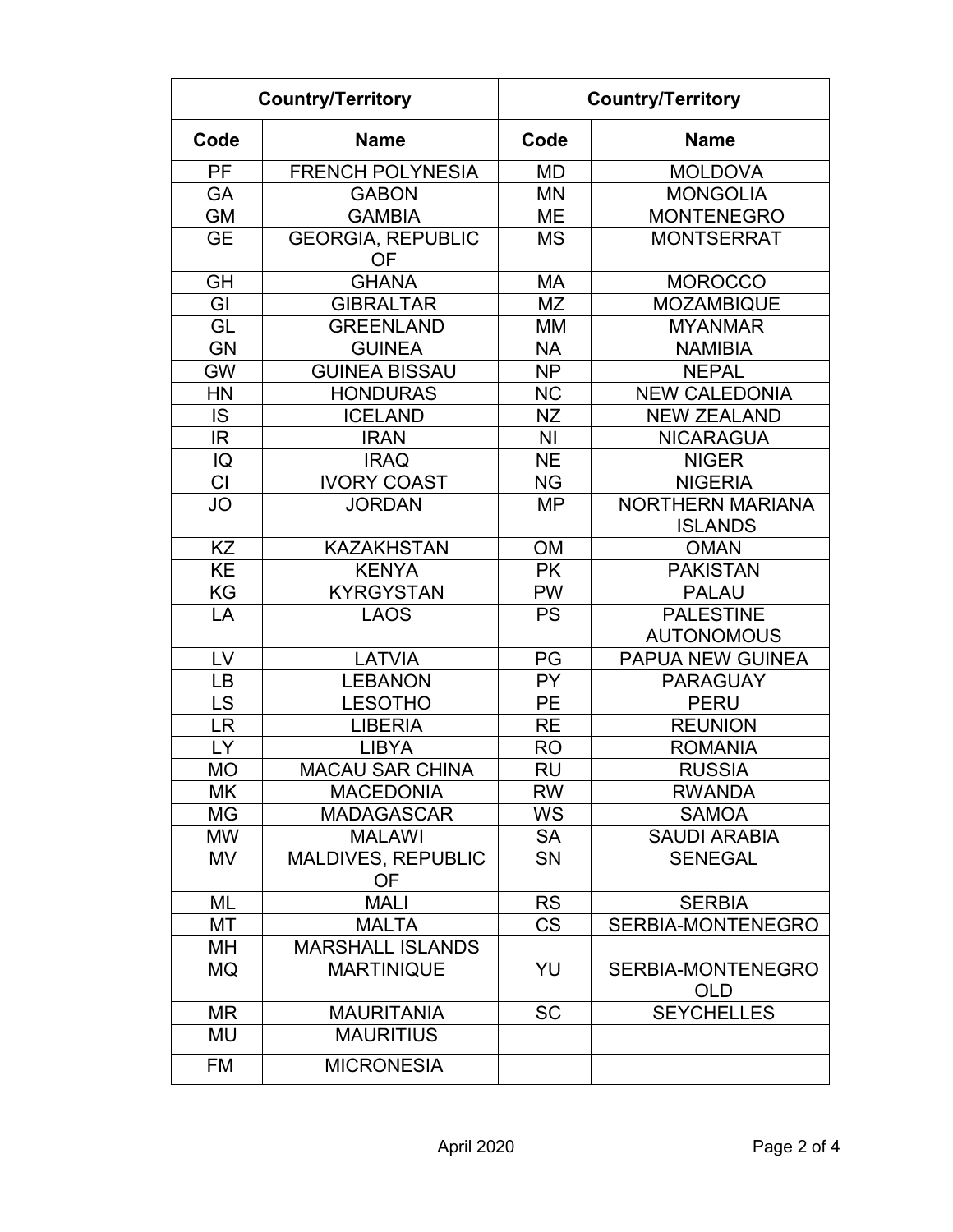| <b>Country/Territory</b> |                                            | <b>Country/Territory</b> |                                              |  |
|--------------------------|--------------------------------------------|--------------------------|----------------------------------------------|--|
| Code                     | <b>Name</b>                                | Code                     | <b>Name</b>                                  |  |
| <b>SL</b>                | <b>SIERRA LEONE</b>                        | <b>TN</b>                | <b>TUNISIA</b>                               |  |
| <b>SB</b>                | <b>SOLOMON ISLANDS</b>                     | <b>TR</b>                | <b>TURKEY</b>                                |  |
| <b>SO</b>                | <b>SOMALIA</b>                             | ТM                       | TURKMENISTAN,<br><b>REPUBLIC OF</b>          |  |
| ΖA                       | <b>SOUTH AFRICA,</b><br><b>REPUBLIC OF</b> | UG                       | <b>UGANDA</b>                                |  |
| <b>LK</b>                | <b>SRI LANKA</b>                           | <b>UA</b>                | <b>UKRAINE</b>                               |  |
| <b>SD</b>                | <b>SUDAN</b>                               | UZ                       | <b>UZBEKISTAN</b>                            |  |
| <b>SR</b>                | <b>SURINAME</b>                            | VU                       | <b>VANUATU</b>                               |  |
| <b>SZ</b>                | <b>SWAZILAND</b>                           | VE                       | <b>VENEZUELA</b>                             |  |
| TZ                       | TANZANIA                                   | WF                       | <b>WALLIS &amp; FUTUNA</b><br><b>ISLANDS</b> |  |
| <b>TG</b>                | <b>TOGO</b>                                | ZM                       | <b>ZAMBIA</b>                                |  |
| TO                       | TONGA                                      | ZW                       | <b>ZIMBABWE</b>                              |  |